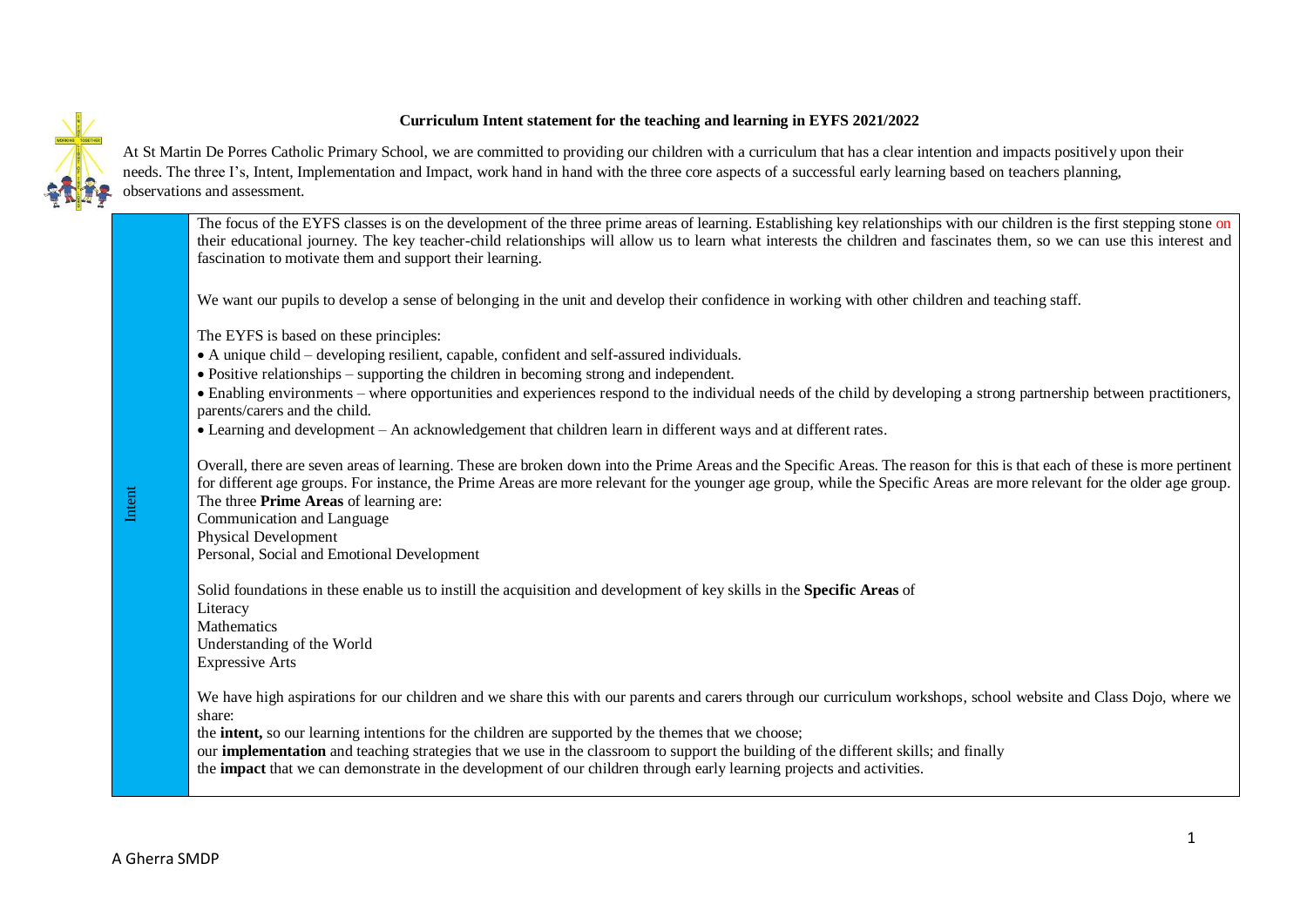|                | <b>High expectations</b>                                                                                                                                                                                                                                                                        | <b>Modelling</b>                                                                                                                                                                                                                                | Fluency                                                                                                                                                                                                                                                                           |
|----------------|-------------------------------------------------------------------------------------------------------------------------------------------------------------------------------------------------------------------------------------------------------------------------------------------------|-------------------------------------------------------------------------------------------------------------------------------------------------------------------------------------------------------------------------------------------------|-----------------------------------------------------------------------------------------------------------------------------------------------------------------------------------------------------------------------------------------------------------------------------------|
| Underpinned by | We implement our curriculum through a range of book<br>based topics, schemes such as White Rose, Talk for<br>Writing, Letters and Sounds, which bring together the best<br>elements of different teaching methodologies in order to<br>maximise children's learning potential and to 'scaffold' | Every aspect of the seven areas of learning is<br>modelled, behaviour, actions, language, mark<br>making, writing, drawing, mathematical<br>thinking and applying. Teachers teach the skills<br>needed to succeed in Phonics, Talk for Writing, | We offer a balance of child-initiated and adult-led<br>learning using continuous play and small group<br>activities. By offering consistent weekly learning<br>opportunities, children can explore and build on what<br>they already know and apply all of the Characteristics of |
|                | their learning. Our classroom is specifically designed<br>according to the needs of the children and the skills we<br>want them to develop.                                                                                                                                                     | White Rose, providing examples of good<br>practice and having high expectations of all our<br>pupils.                                                                                                                                           | Learning in their learning play. Here they have the<br>opportunity to make good progress across the seven areas<br>of learning.                                                                                                                                                   |
|                |                                                                                                                                                                                                                                                                                                 |                                                                                                                                                                                                                                                 |                                                                                                                                                                                                                                                                                   |
|                |                                                                                                                                                                                                                                                                                                 |                                                                                                                                                                                                                                                 |                                                                                                                                                                                                                                                                                   |
|                |                                                                                                                                                                                                                                                                                                 |                                                                                                                                                                                                                                                 |                                                                                                                                                                                                                                                                                   |
|                |                                                                                                                                                                                                                                                                                                 |                                                                                                                                                                                                                                                 |                                                                                                                                                                                                                                                                                   |
|                |                                                                                                                                                                                                                                                                                                 |                                                                                                                                                                                                                                                 |                                                                                                                                                                                                                                                                                   |
|                |                                                                                                                                                                                                                                                                                                 |                                                                                                                                                                                                                                                 |                                                                                                                                                                                                                                                                                   |
|                |                                                                                                                                                                                                                                                                                                 |                                                                                                                                                                                                                                                 |                                                                                                                                                                                                                                                                                   |
|                |                                                                                                                                                                                                                                                                                                 |                                                                                                                                                                                                                                                 |                                                                                                                                                                                                                                                                                   |
|                |                                                                                                                                                                                                                                                                                                 |                                                                                                                                                                                                                                                 |                                                                                                                                                                                                                                                                                   |
|                |                                                                                                                                                                                                                                                                                                 |                                                                                                                                                                                                                                                 |                                                                                                                                                                                                                                                                                   |
| A Gherra SMDP  |                                                                                                                                                                                                                                                                                                 |                                                                                                                                                                                                                                                 | $\overline{2}$                                                                                                                                                                                                                                                                    |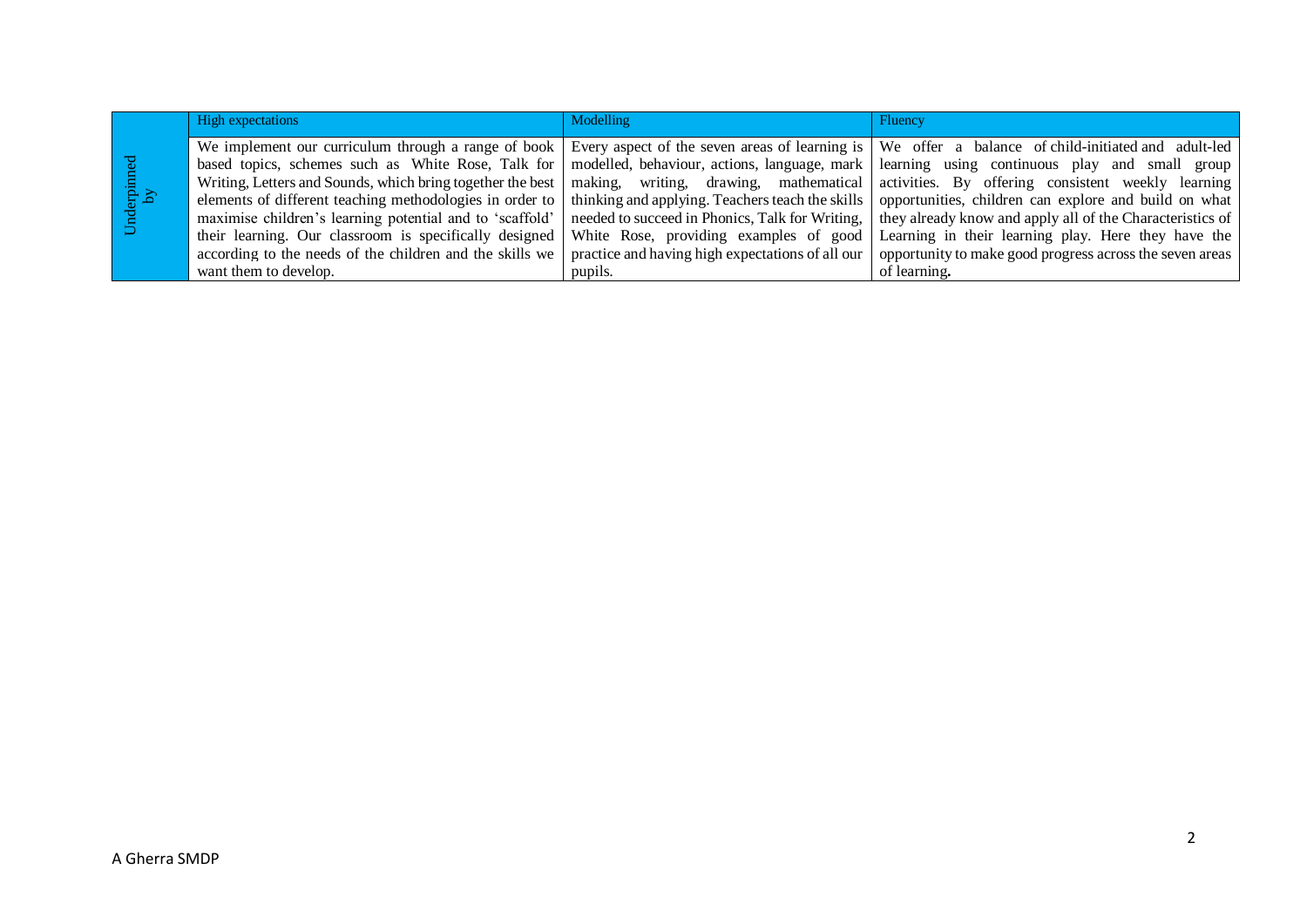It is crucially important that an early learning curriculum is responsive to the changing needs of children so that opportunities for growth and development are not missed.

We provide a balanced curriculum, based on the EYFS, across the seven areas of learning, using play as the vehicle for learning. We promote equality of opportunity and anti-discriminatory practice. We provide early intervention for those children who require additional support. We work in partnership with parents and carers. We plan challenging learning experiences, based on the individual child, informed by observation and assessment. We provide opportunities for children to engage in activities that are child initiated and adult-led. We provide a secure and safe learning environment indoors and outdoors.

We aim to create an attractive and stimulating learning environment where children feel confident, secure and challenged. You will find, effective learning that builds and extends upon prior learning and following children's interest. The children have daily access to an indoor and outdoor environment that is set up in discrete areas of learning with planned continuous provision. Effective planning is informed by observations and informal ongoing assessments to ensure we follow the current interests and build on their experiences. Significant moments and achievements are recorded using the Target Tracker app and in the children's individual workbooks. Play based learning is paramount and children direct their own learning from carefully planned opportunities provided by staff. Staff will enhance play and extend as needed to further individual learning.

We plan an exciting and challenging curriculum based on the children's needs, interests, and stages of development across the seven areas of learning to enable the children to achieve and exceed the early learning goals. All the seven areas of learning and development are important and inter-connected. These areas are particularly crucial for igniting children's curiosity and enthusiasm for learning, and for building their capacity to learn, form relationships and thrive. A long term, medium term, weekly lesson plans, classroom environment plans are carefully devised to promote the 'Statutory Framework for the Early Years Foundation Stage, Setting the standards for learning, development and care for children from birth to five, 2021'. These plans promote all the seven areas of learning to enable the children to achieve and exceed the early learning goals. Planning for this curriculum is designed to be flexible so that the child's unique needs and interests are supported.

A well-organised and carefully thought out environment acts as a "third teacher". Displays invite children to participate in learning activities and enquire about patterns and structures, often exploring by themselves. Natural materials provide sensorial stimulation and prompts for learning about the world.

We know the value of excellent vocabulary and this is developed and practised across our curriculum constantly. Through books, rhymes, songs, Let's think in English sessions, Nuffield Early Language Intervention (Neli), Phonics Play, Weekly reading books, whole school Reading Challenge and a whole school themed World Book Day and Talk for Writing lessons, we work with children to develop their vocabulary, sentence structure and listening skills. In Talk for Writing lessons, pupils have many opportunities to become the different characters in our stories and to act them out. In Physical Education, children have play dough disco sessions, weekly planned PE lessons and access to outdoor play; all give our children many opportunities to develop their physical skills experiment with different ways of moving, learning how to negotiate space and developing their control and coordination.